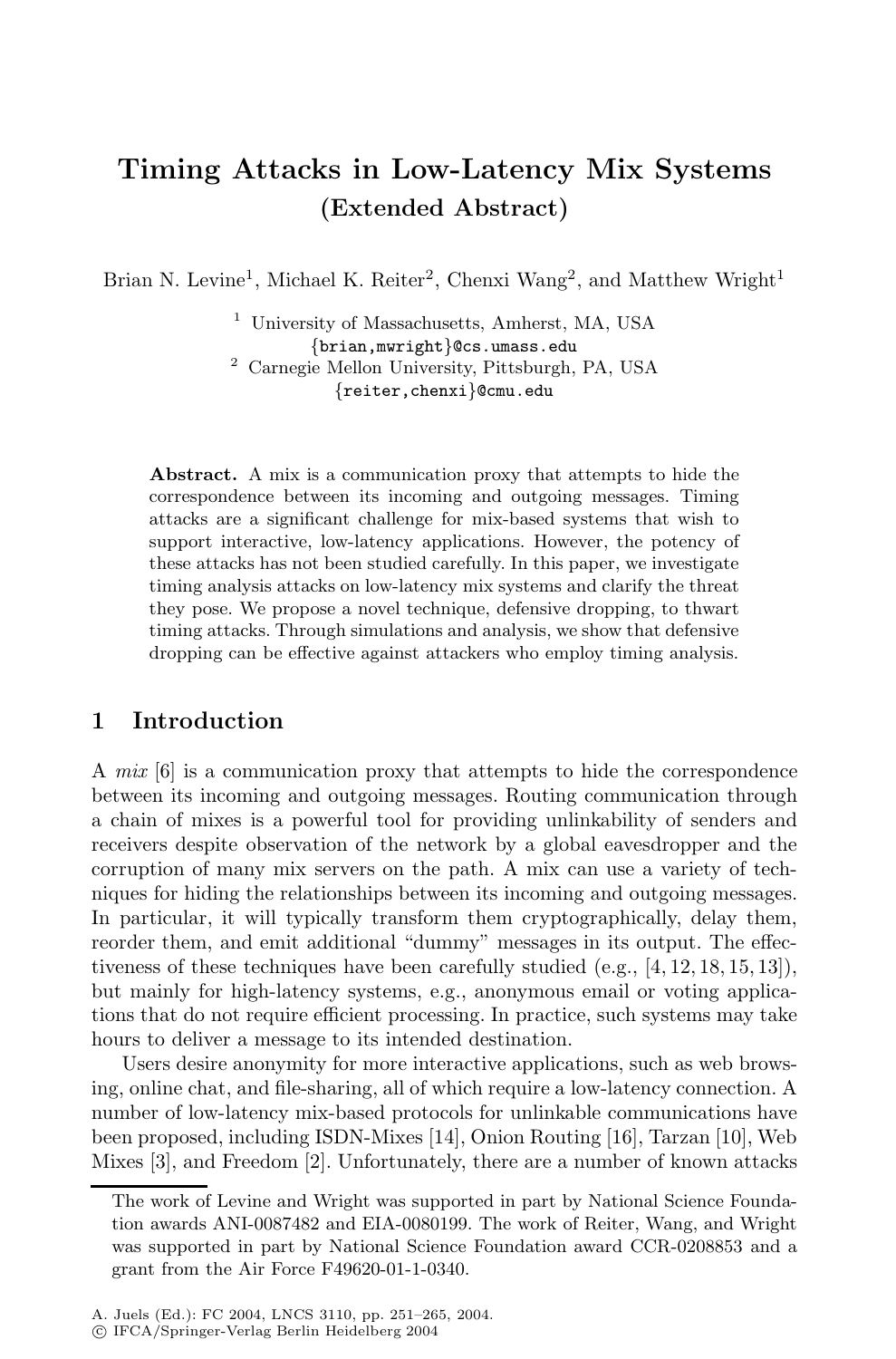on these systems that take advantage of weaknesses in mix-based protocols when they are used for low-latency applications [19, 2, 20].

The attack we consider here is *timing analysis*, where an attacker studies the timings of messages moving through the system to find correlations. This kind of analysis might make it possible for two *attacker mixes* (i.e., mixes owned or compromised by the attacker) to determine that they are on the same communication path. In some systems, this allows these two attacker mixes to match the sender with her destination. Unfortunately, it is not known precisely how vulnerable these systems are in practice and whether an attacker can successfully use timing analysis for these types of attacks. For example, some research has assumed that timing analysis is possible when dummy messages are not used [20, 21, 19], though this has not been carefully examined.

In this paper, we significantly clarify the threat posed to low-latency mix systems by timing attacks through detailed simulations and analysis. We show that timing attacks are a serious threat and are easy to exploit by a well-placed attacker. We also measure the effectiveness of previously proposed defenses such as cover traffic and the impact of path length on the attack. Finally, we introduce a new variation of cover traffic that better defends against the attacks we consider, and demonstrate this through our analysis. Our results are based primarily on simulations of a set of attacking mixes that attempt to perform timing attacks in a realistic network setting.

We begin by providing background on low-latency mix-based systems and known attacks against them in Section 2. We present our system and attacker model in Section 3. In Section 4, we discuss the possible timing attacks against such systems and possible defenses. We present a simulation study in Section 5 in which we test the effectiveness of attacks and defenses. Section 6 gives the results of this study. We discuss the meaning of these results in light of different types of systems in Section 7 and we conclude in Section 8.

### **2 Background**

A number of low-latency mix-based systems have been proposed, but systems vary widely in their attention to timing attacks of the form we consider here. Some systems, notably Onion Routing [19] and the second version of the Freedom [2] system, offer no special provisions to prevent timing analysis. In such systems, if the first and last mixes on a path are compromised, effective timing analysis may allow the attacker to link the sender and receiver identities [19]. When both the first and last mixes are chosen randomly with replacement from the set of all mixes, the probability of attacker success is given as  $\frac{c^2}{n^2}$ , where c is the number of attacker-owned mixes and  $n$  is the total number of mixes.

Both Tarzan [10] and the original Freedom system [2] use constant-rate cover traffic between pairs of mixes, sending traffic only between covered links. This defense makes it very difficult for an eavesdropper to perform timing analysis, since the flows on each link are independent. In Freedom, however, the attack is still possible for an eavesdropper, since there is no cover traffic between the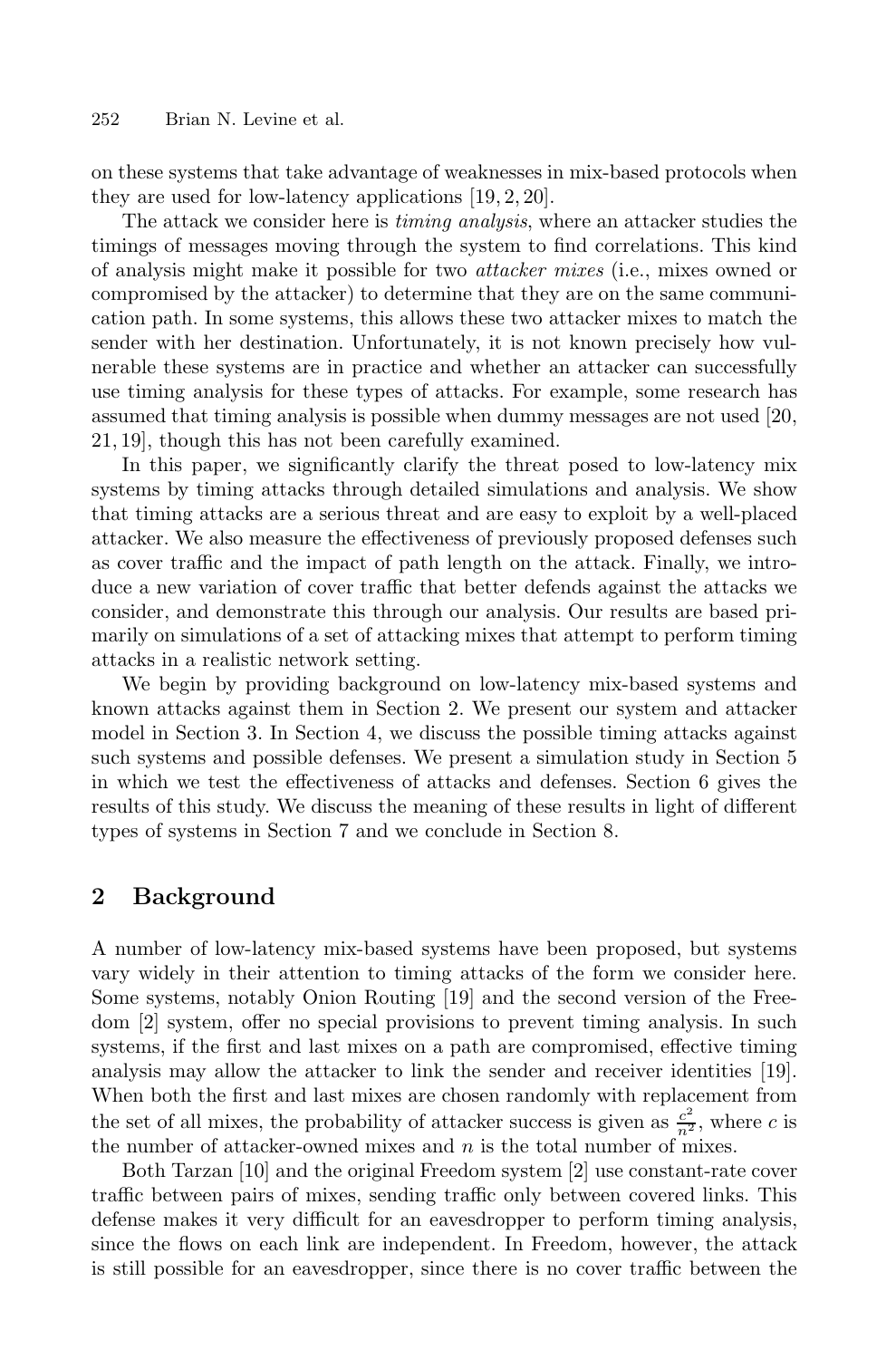

Fig. 1. A path  $P^I$  with an initiator *I* (leftmost) communicating with a responder (rightmost).  $M_1^I$  and  $M_h^I$ , the first and last mixes on the path originating at *I*, are controlled by attackers.

initiator and the first mix on the path, and between the last mix and the *responder*, the final destination of the initator's messages. This exposed traffic, along with the exposed traffic leaving the path, can be linked via timing analysis. Additionally, both systems are still vulnerable to timing analysis between attacker-controlled mixes. The mixes can distinguish between cover traffic and real traffic and will only consider the latter for timing analysis. This nullifies the effect of this form of cover traffic when attacker mixes are considered.

Web-Mixes [3], ISDN-Mixes [14], and Pipenet [7] all use a constant-rate cover traffic along the length of the path, i.e., by sending messages at a constant rate through each path. In these systems, it is unclear whether timing analysis is possible, since each initiator appears to send a constant rate of traffic at all times. An Onion Routing proposal for partial-path cover traffic is an extension of this idea [19]. In this case, the cover traffic only extends over a prefix of the path. Mixes that appear later in the path do not receive the cover traffic and only see the initiator traffic. Thus, an attacker mix in the covered prefix sees a very different traffic pattern than an attacker mix in the uncovered suffix. It is thus conceivable that the two mixes should find timing analysis more difficult.

### **3 System Model**

Recall that our goal is to understand the threat posed by timing analysis attacks. In this section, we develop a framework for studying different analysis methods and defenses against them. We begin by presenting a system and attacker model. In the next section, we use this model to analyze attacks and defenses.

Figure 1 illustrates an initiator's path in a mix system. We focus on a particular initiator I, who uses a path,  $P<sup>I</sup>$ , of mixes in the system. The path  $P<sup>I</sup>$  consists of a sequence of h mixes that starts with  $M_1^I$  and ends with  $M_h^I$ . Although in many protocols the paths of each initiator can vary, to avoid cumbersome notation and without loss of generality, we let h denote the *last mix* in that particular path; our results do not assume a fixed or known path length.  $M_1^I$  receives packets from the initiator I, and  $M_h^I$  sends packets to the appropriate responders. We assume that each *link* between two mixes typically carries packets from multiple initiators, and that for each packet received, a mix can identify the path P*<sup>I</sup>* to which the packet corresponds. This is common among low-latency mix systems, where when a path  $P<sup>I</sup>$  is first established, every mix server on  $P<sup>I</sup>$  is given a symmetric encryption key that it shares with  $I$ , and with which it decrypts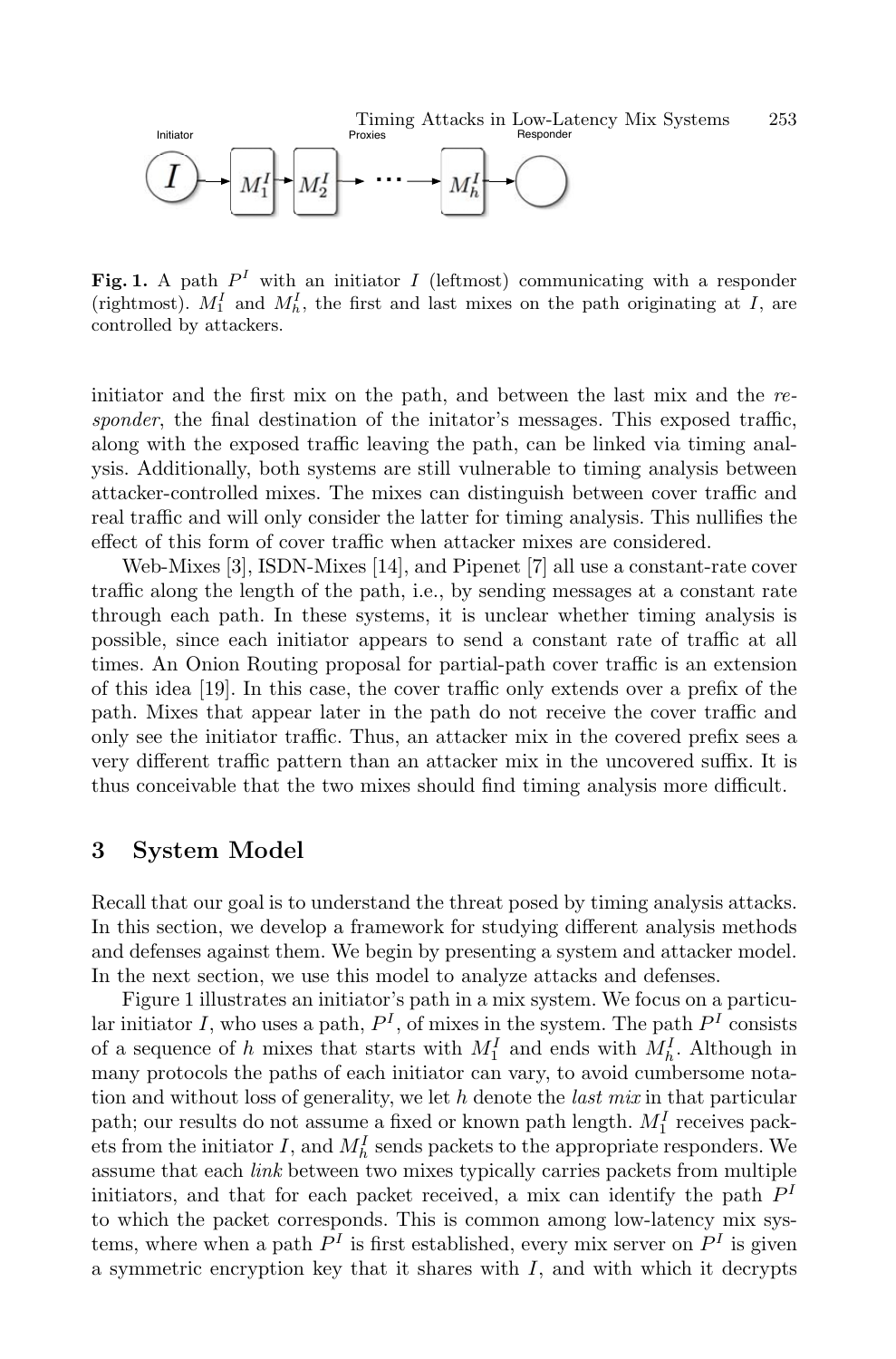(encrypts) packets traversing  $P<sup>I</sup>$  in the forward (respectively, reverse) direction. We assume that  $M_h^I$  recognizes that it is the last mix on the path  $P^I$ . We also assume that mix  $M_1^T$  recognizes that it is the first mix on the path  $P^I$  and thus that  $I$  is, in fact, the initiator.

Though not shown in Figure 1, in our model we assume there are many paths through the system We are interested in the case where an attacker controls  $M_1^I$  and  $M_h^J$  on two paths  $P^I$  and  $P^J$  that are not necessarily distinct. The attacker's goal is to determine whether  $I = J$ . If  $I = J$  and the attacker ascertains this, then it learns the responders to which  $I$  is communicating.

For these scenarios, we focus on the adversary's use of timing analysis to determine whether  $I = J$ . Packets that I sends along  $P<sup>I</sup>$  run on a generalpurpose network between the initiator I and  $M_1^I$ , and between each pair  $M_k^I$ and  $M_{k+1}^I$ . On this stretch of network there are dropped packets and variable transmission delays. Since these drops and delays affect packet behavior as seen further along the path, they can form a basis on which the attacker at  $M_1^I$  and  $M_h^J$ , for example, can infer that  $I = J$ . Indeed, the attacker may employ active attacks that modify the timings of packets emitted from  $M_1^I$  or intentionally drop packets at  $M_1^I$ , to see if these perturbations are reflected at  $M_h^J$ . For simplicity, we generally assume that the attacker has no additional information to guide his analysis, i.e., that there is no *a priori* information as to whether  $I = J$ .

### **4 Timing Attacks and Defenses**

In this section, we describe the kinds of methods that an attacker in our model can use to successfully perform timing analysis. Additionally, we discuss defenses that can be used in the face of these kinds of attacks. In particular, we introduce a new type of cover traffic to guard against timing attacks.

#### **4.1 Timing Analysis Attacks**

The essence of a timing attack is to find a correlation between the timings of packets seen by  $M_1^I$  and those seen by an end point  $M_h^J$ . The stronger this correlation, the more likely  $I = J$  and  $M_h^J$  is actually  $M_h^I$ . Attacker success also depends on the relative correlations between the timings at which distinct initiators I and J emit packets. That is, if  $M_1^I$  and  $M_1^J$  happen to see exactly the same timings of packets, then it is not be possible to determine whether the packet stream seen at  $M_h^J$  is a match for  $M_1^I$  or  $M_1^J$ .

To study the timing correlations, the most intuitive random variable for the attacker is the difference,  $\delta_i$ , between the arrival time of a packet i and the arrival time of its successor packet. If the two attacker mixes are on the same path  $P<sup>I</sup>$ , there should be a correlation between the  $\delta_i$  values seen at the two mixes; for example, if  $\delta_i$  is relatively large at  $M_1^I$ , then the  $\delta_i$  at  $M_h^I$  is more likely to be larger than average. The correlation does not need to be strong, as long as it is stronger than the correlations that would occur between  $M_1^I$  and  $M_h^J$ , for two different initiators I and J.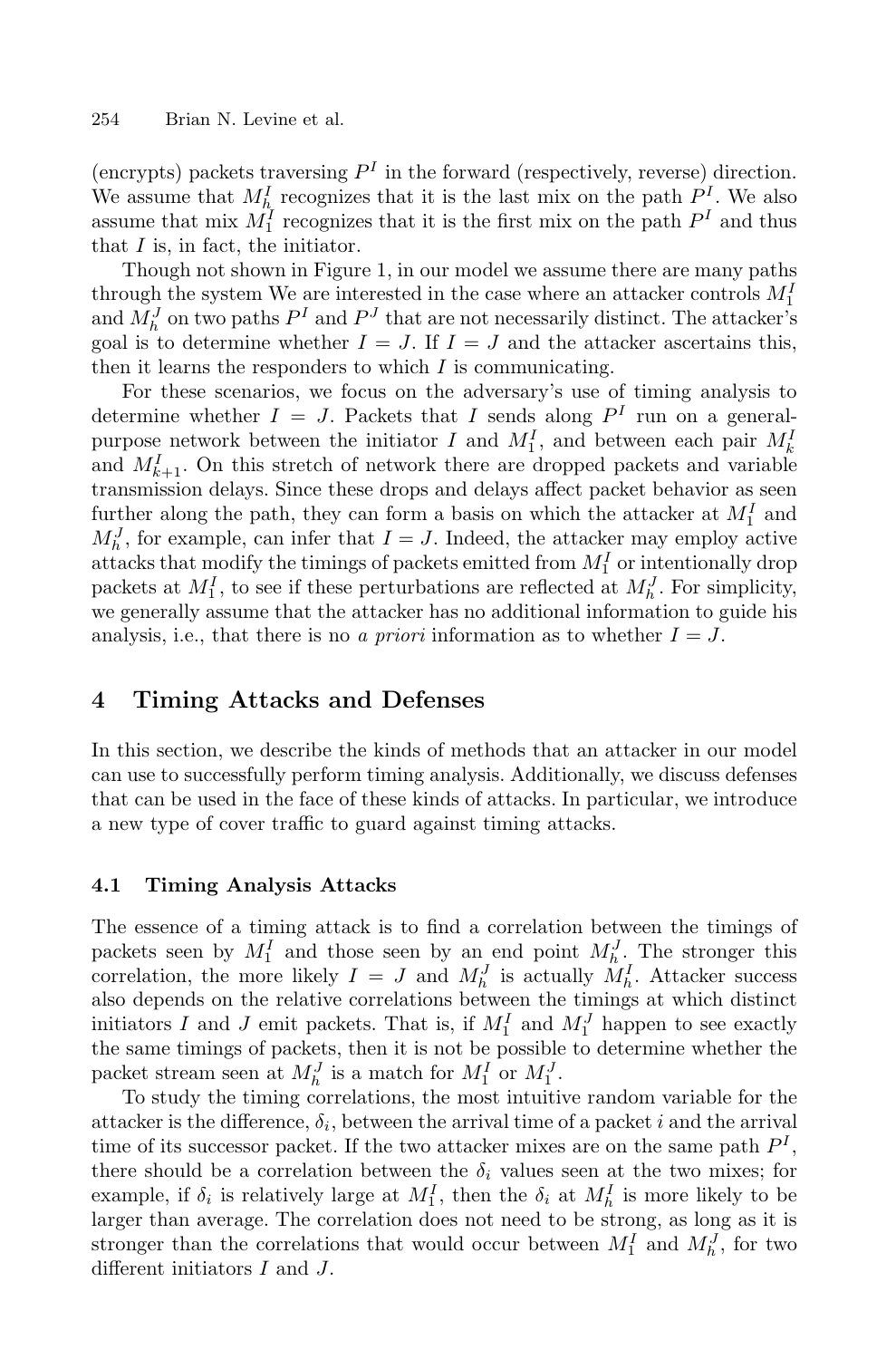Unfortunately, this random variable is highly sensitive to dropped packets. A dropped packet that occurs between  $M_1^I$  and  $M_h^I$  will cause later timings to be off by one. As a result, the correlation will be calculated between packets that are not matched – an otherwise perfect correlation will appear to be a mismatch.

Therefore, we extract a new random variable from the data that is less sensitive to packet drops. We use nonoverlapping and adjacent windows of time with a fixed duration  $W$ . Within instance  $k$  of this window, mix  $M$  maintains a count  $X_k^I$  of the number of packet arrivals on each path,  $P^I$ , in which M participates. Our analysis then works by cross correlating  $X_k^I$  and  $X_k^J$  at the two different mixes.

To enhance the timing analysis, the attacker can employ a more active approach. Specifically, the attacker can drop packets at  $M_1^I$  intentionally. These drops and the gaps they create will propagate to M*<sup>I</sup> <sup>h</sup>* and should enhance the correlation between the two mixes. Additionally, a careful placement of packet drops can effectively reduce the correlation between  $M_1^I$  and  $M_1^J$  for  $I \neq J$ .

#### **4.2 The Defenses**

A known defense against timing attacks is to use a constant rate of cover traffic along the length of the entire path [14, 7]. This defense is useful, since it dramatically lowers the correlations between  $M_1^I$  and  $M_h^I$ . The lowered correlations may seem unexpected, since both nodes will now see approximately the same number of packets at all times. The difference is that the variations in packet delays must now be correlated: a long delay between two packets at  $M_1^{\hat{I}}$  must match a longer-than-average delay between the same two packets at  $M_h^I$  for the correlation to increase. If the magnitude of variation between  $M_1^I$  and  $M_h^I$  dominates the magnitude of variation between I and  $M_1^I$ , this matching will often fail, reducing the correlation between the two streams.

This approach faces serious problems, however, when there are dropped packets before or at  $M_1^I$ . Dropped packets provide *holes* in the traffic, i.e., gaps where there should have been a packet, but none appeared. With only a few such holes, the correlation should increase for  $M_1^I$  and  $M_h^I$ , while the correlation between  $M_1^J$  and  $M_h^I$  should decrease. Packet drops can happen due to network events on the link between the initiator and  $M_1^{\tilde{I}}$ , or the attacker can have  $M_1^{\tilde{I}}$  drop these packets intentionally.

We now introduce a new defense against timing analysis, called *defensive dropping*. With defensive dropping, the initiator constructs some of the dummy packets such that an intermediate mix  $M_m^I$ ,  $1 \leq m \leq h$ , is instructed to drop the packet. To achieve this, we only need one bit inside the encryption layer for  $M_m^I$ . If  $M_m^I$  is an honest participant, it will drop the dummy packet rather than sending it to the next mix (there will only be a random string to pass on anyway, but an attacker might try to resend an older packet). If these defensive drops are randomly placed with a sufficiently large frequency, the correlation between the first attacker and the last attacker will be reduced.

Defensive dropping is a generalization of "partial-path cover traffic," in which all of the cover traffic is dropped at a designated intermediate mix [19]. To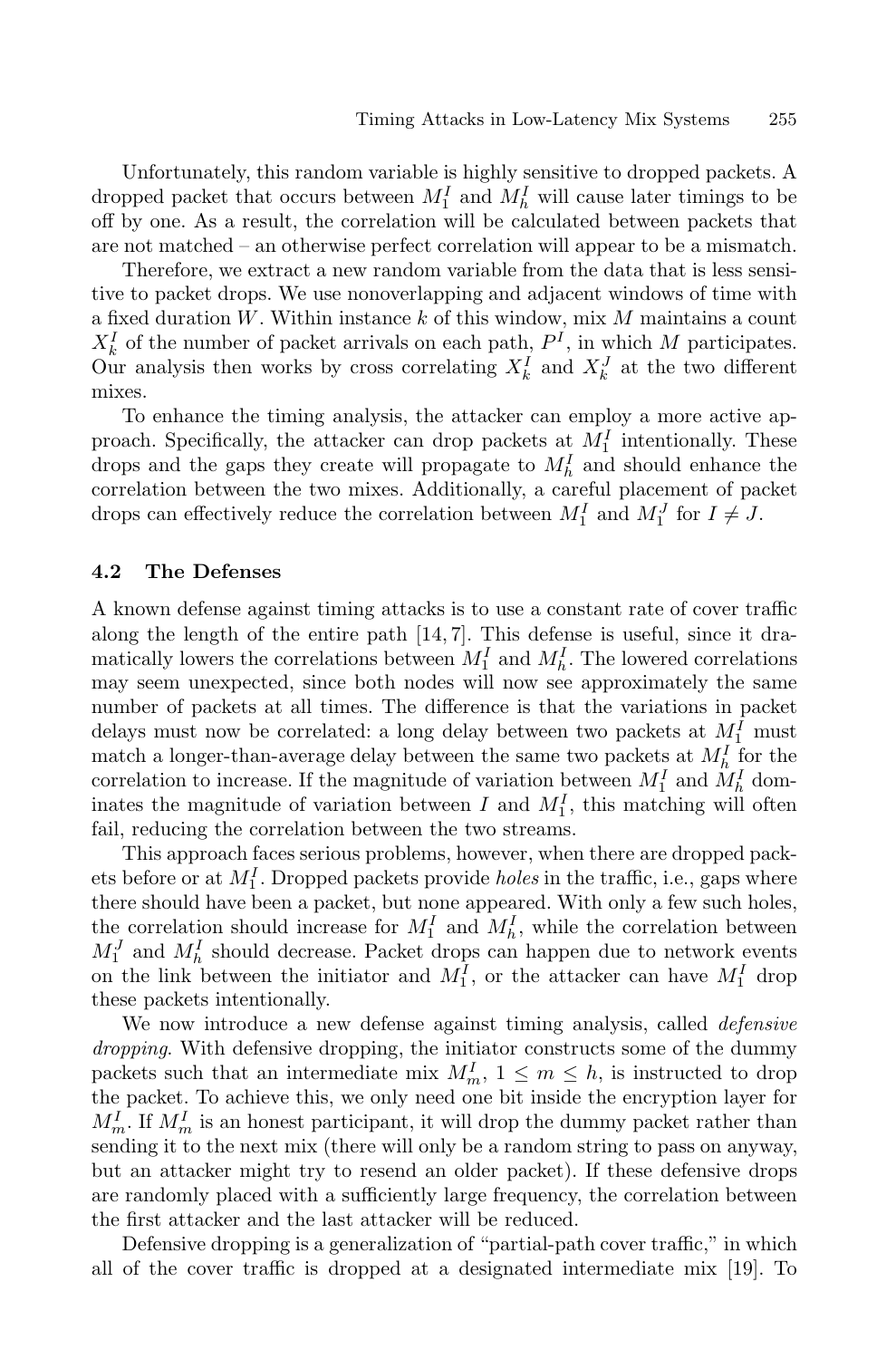further generalize, we note that the dropping need not be entrusted to a single mix. Rather, multiple intermediate mixes can collectively drop a set of packets. We discuss and analyze defensive dropping in depth in Section 7.

### **5 Simulation Methodology**

We determined the effectiveness of timing analysis and various defenses using a simulation of network scenarios. We isolated timing analysis from path selection, *a priori* information, and any other aspects of a real attack on the anonymity and unlinkability of initiators in a system. To achieve this, the simulations modeled only the case when an attacker controls both the first and the last mix in the path – this is the key position in a timing attack.

We simulated two basic scenarios of mixes: one based on high-resource *servers*; and a second based on low-resource *peers*. In the server scenario, each mix is a dedicated server for the system, with a reliable low-latency link to the Internet. This means that the links between each mix are more reliable with low to moderate latencies, as described below. In the peer-based scenario, each mix is also a general purpose computer that may have an unreliable or slow link to the Internet. Thus, the links between mixes have more variable delays and are less reliable on average in a peer-based setting.

The simulation selected a drop rate for each link using an exponential distribution around an average value. We modeled the drop rate on the link between the initiator and first mix differently than those on the links between mixes. The link between the initiator and the first mix exhibits a drop rate, called the *early drop rate* (edr), with average either 1% or 5%. In the server scenario, the average *inter-mix drop rate* (imdr) is either 0%, meaning that there are no drops on the link, or 1%. For the imdr in the peer-based scenario, we use either 1% or 5% percent as the average drop rate. The lower imdr in the server case reflects good network conditions as can usually be seen on the Internet Traffic Report (http://www.internettrafficreport.com). For many test points on the Internet, there is typically a drop rate of 0%, with occasional jumps to about 1%. Some test points see much worse network performance, with maximal drop rates approaching 25%. Since these high rates are rare, we allow them only as unusually high selections from the exponential distribution using a lower average drop rate.

For the peer-based scenario, the average delay on a link is selected using a distribution from a study of Gnutella peers [17]. The median delay from this distribution is about 112ms, but the 98th percentile is close to 3.1 seconds, so there is substantial delay variation. For the server scenario, we select a less variable average delay, using a uniform distribution between 0ms and 1ms ("low" delay) or between 0ms and 100ms ("high" delay). Given an average delay for a link, the actual per-packet delays are selected using an exponential distribution with that delay as the mean. This is consistent with results from Bolot [5].

In addition to edr, imdr, and delays, the simulation also accounts for the length of the initiator's path and the initiator's communication rates. The path length can either be 5 or 8 or selected from a uniform distribution between these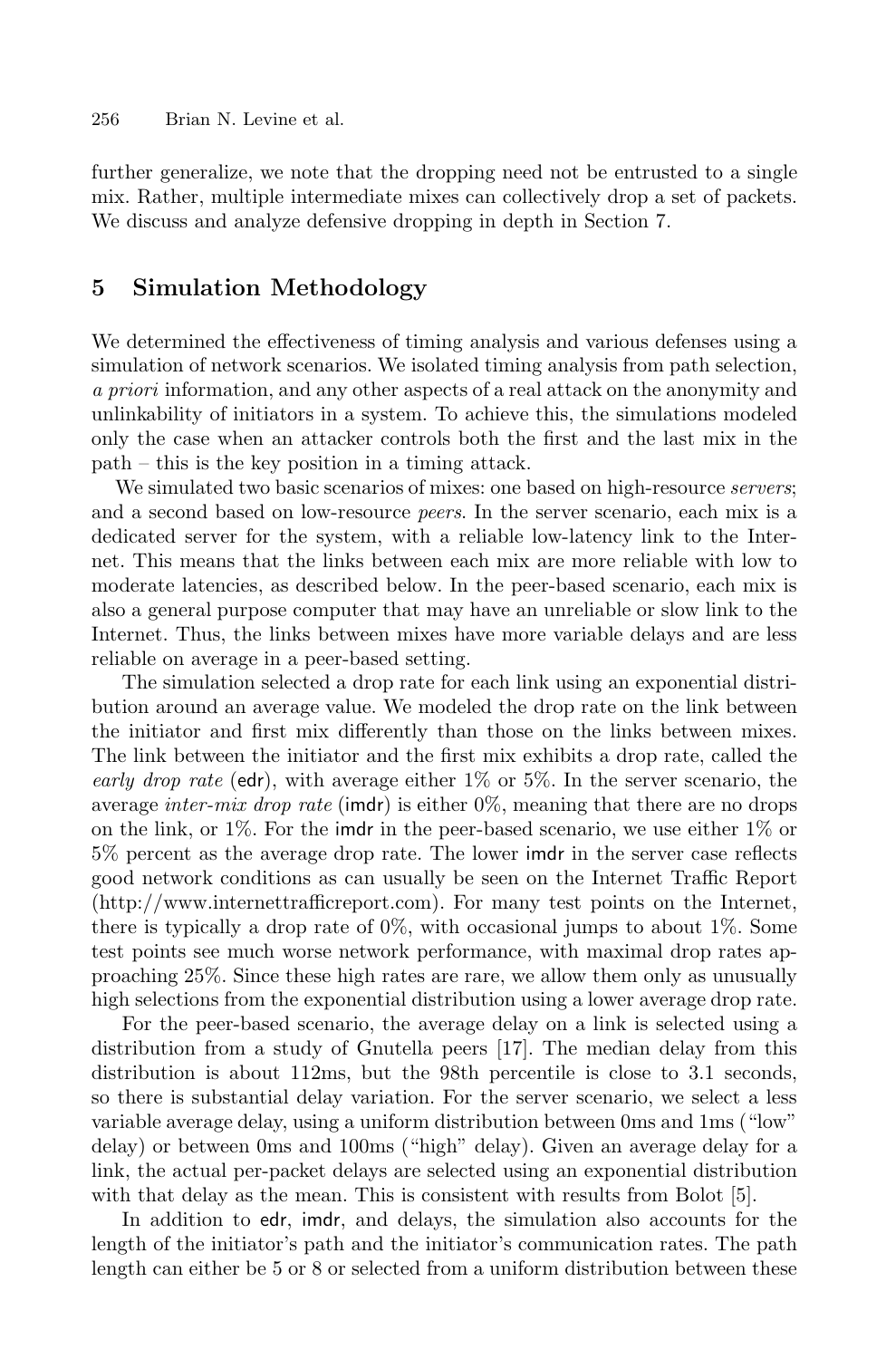values. Larger path lengths are more difficult to use, since packets must have a fixed length [6].

Generating initiator traffic requires a model of initiator behavior. For this purpose, we employ one of four models for initiator behavior:

- **HomeIP:** The Berkeley HomeIP traffic study [11] has yielded a collection of traces of 18 days worth of HTTP traffic from users connecting to the Web through a Berkeley modem pool in 1996. From this study, we determined the distribution of times between each user request. To generate times between initiator requests during our simulation, we generate uniformly random numbers and use those to select from the one million points in the distribution.
- **Random:** We found that the HomeIP-based traffic model generated rather sparse traffic patterns. Although this is representative of many users' browsing behavior due to think times, we also wanted to consider a more active initiator model. To this end, we ran tests with traffic generated using an exponentially distributed delay between packets, with a 100ms average. This models an active initiator without any long lags between packets.
- **Constant:** For other tests, we model initiators with that employ constant rate path cover traffic. This traffic generator is straightforward: the initiator emits messages along the path at a constant rate of five packets per second, corresponding to sending dummy messages when it does not have a real message to send. (Equivalently, the Random traffic model may be thought of as a method of generating somewhat random cover traffic along the path.)
- **Defensive Dropping:** Defensive Dropping is similar to Constant, as the initiator sends a constant rate of cover traffic. The difference is that packets are randomly selected to be dropped. The rate of packets from the initiator remains at five packets per second, with a chosen drop rate of 50 percent.

Given a set of values for all the different parameters, we simulate the initiator's traffic along the length of her path and have the attacker save the timings of packets received at the first and last mixes. We generate 10,000 such simulations. We then simulate the timing analysis by running a cross correlation test on the timing data taken from the two mixes. We test mixes on the same path as well as mixes from different paths.

The statistical correlation test we chose works by taking adjacent windows of duration W. Each mix counts the number of packets  $X_k$  it receives per path in the k-th window. We then cross-correlate the sequence  $\{x_k\}$  of values observed for a path at one mix, with the sequence  $\{x'_{k}\}$  observed for a path at a different mix. Specifically, the cross correlation at delay d is defined to be

$$
r(d) = \frac{\sum_{i} ((x_i - \mu) (x'_{i+d} - \mu'))}{\sqrt{\sum_{i} (x_i - \mu)^2} \sqrt{\sum_{i} (x'_{i+d} - \mu')^2}}
$$

where  $\mu$  is the mean of  $\{x_k\}$  and  $\mu'$  is the mean of  $\{x'_k\}$ . We performed tests with  $W = 10$  seconds and  $d = 0$ ; as we will show, these yielded useful results for the workloads we explored.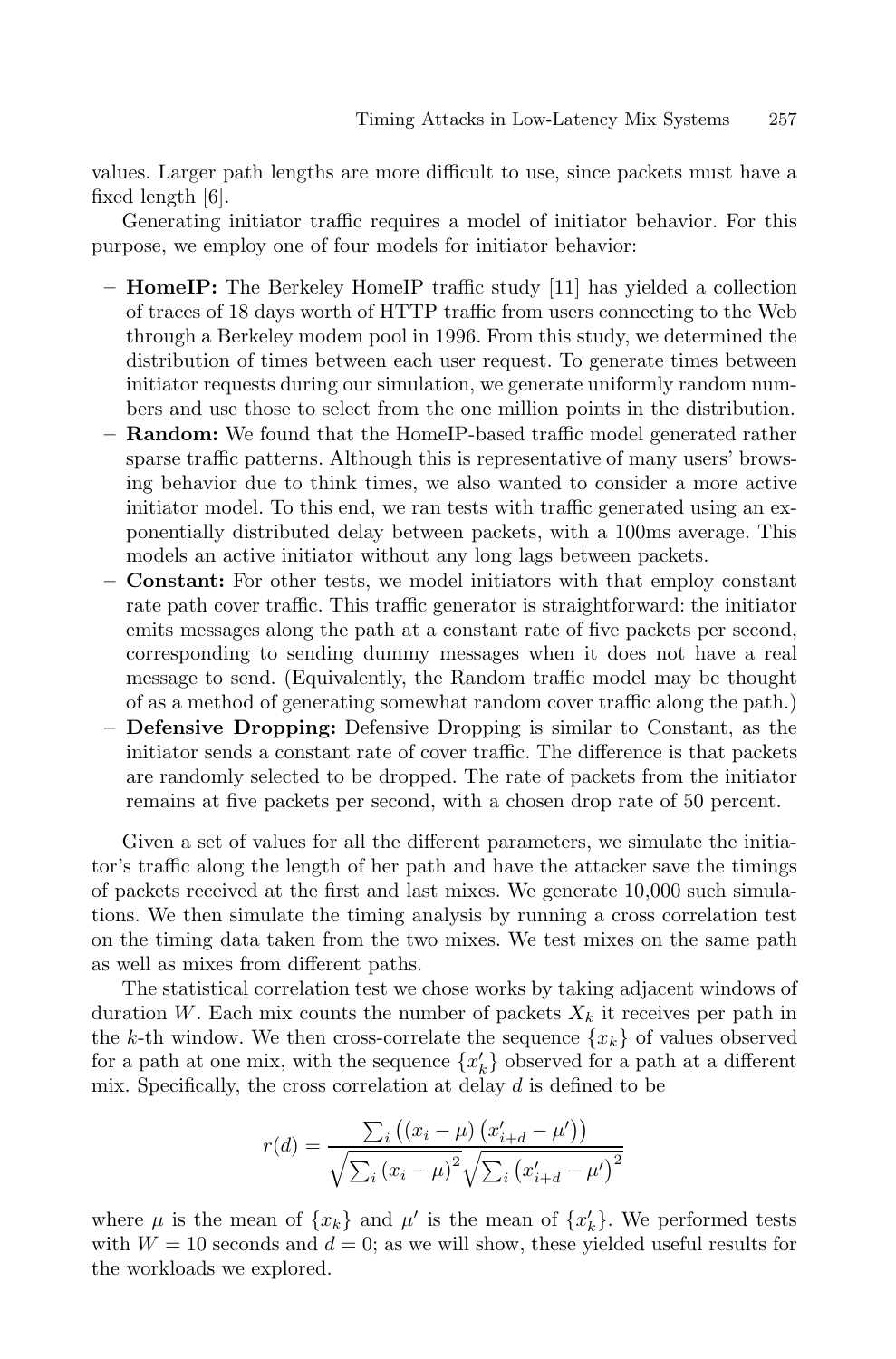**Table 1.** Equal error rates for simulations with path lengths between 5 and 8, inclusive. The rows represent the initiator traffic model and drop rate before reaching the first mix (edr). The columns represent the delay characteristics and drop rates (imdr) on each link between the first mix and the last mix. See Section 5 for details.

|                        |       | imdr               | $0\%$ |      | $1\%$                               |      |                   | $5\%$  |
|------------------------|-------|--------------------|-------|------|-------------------------------------|------|-------------------|--------|
| $tra$ ffic             |       | $\overline{delay}$ | low   | high | low                                 | high | gnutella gnutella |        |
| pattern                | edr   |                    |       |      |                                     |      |                   |        |
| HomeIP                 | $1\%$ |                    |       |      | [0.0000] 0.0003] 0.0007] 0.0008     |      | 0.0026            | 0.0061 |
|                        | $5\%$ |                    |       |      | $0.0001$ $0.0005$ $0.0008$ $0.0010$ |      | 0.0039            | 0.0070 |
| Random                 | $1\%$ |                    |       |      | 0.000010.000010.000010.0000         |      | 0.0002            | 0.0003 |
|                        | $5\%$ |                    |       |      | 0.000010.000010.000010.0000         |      | 0.0004            | 0.0005 |
| Constant               | $1\%$ |                    |       |      | $0.0011$ $0.0346$ $0.0350$ $0.0814$ |      | 0.1372            | 0.2141 |
|                        | $5\%$ |                    |       |      | 0.0002 0.0079 0.0108 0.0336         |      | 0.0557            | 0.1014 |
| Defensive Dropping 1\% |       |                    |       |      | 0.192510.242410.202210.2506         |      | 0.2875            | 0.3117 |
|                        | 5%    |                    |       |      | 0.0930 0.1233 0.1004 0.1289         |      | 0.1550            | 0.1830 |

We say that we calculated  $r(0; I, J)$  if we used values  $\{x_k\}$  from packets on  $P^I$  as seen by  $M_1^I$  and used values  $\{x'_k\}$  from packets on  $P^J$  as seen by  $M_h^J$ . We infer that the values  $\{x_k\}$  and  $\{x'_k\}$  indicate the same path (the attackers believe that  $I = J$ ) if  $|r(0; I, J)| > t$  for some *threshold*, t. For any chosen t, we calculate the rate of *false positives*: the fraction of pairs  $(I, J)$  such that  $I \neq J$ but  $|r(0; I, J)| > t$ . We also compute the *false negatives*: the fraction of initiators I for which  $|r(0; I, I)| \leq t$ .

## **6 Evaluation Results**

Decreasing the threshold, t, raises the false positive rate and decreases the false negative rate. Therefore, an indication of the quality of a timing attack is the *equal error rate*, obtained as the false positive and negative rates once t is adjusted to make them equal. The lower the equal error rate, the more accurate the test is.

Representative equal error rate results are shown in Table 1. For all of these data points, the initiator's path length is selected at random between 5 and 8, inclusive. Not represented are data for fixed path lengths of 5 and 8; lower path lengths led to lower equal error rates overall.

Results presented in Table 1 show that the timing analysis tests are very effective over a wide range of network parameters when there is not constant rate cover traffic. With the HomeIP traffic, the equal error rate never rises to 1%. Such strong results for attackers could be expected, since initiators often have long gaps between messages. These gaps will seldom match from one initiator to another.

Perhaps more surprising is the very low error rates for the attack for the Random traffic flows (exponentially distributed interpacket delays with average delay of 100ms). One might expect that the lack of significant gaps in the data would make the analysis more difficult for the attacker. In general, however,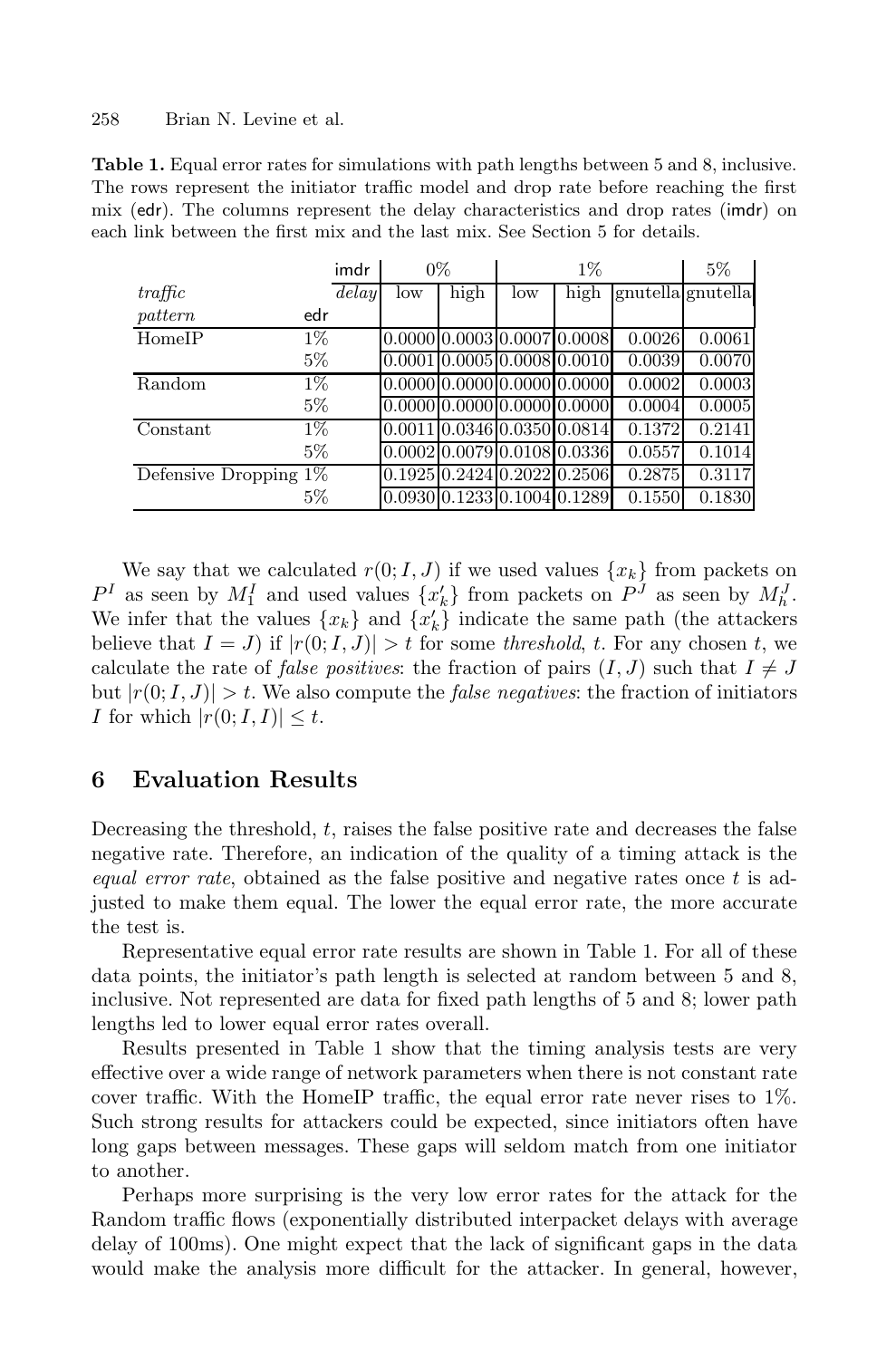the gaps still dominate variation in the delay. This makes correlation between unrelated streams unlikely, while maintaining much of the correlation along the same path.

When constant rate cover traffic is used, the effectiveness of timing analysis depends on the network parameters. When the network has few drops and low latency variation between the mixes, the attacker continues to do well. When  $\mathbf{imdr} = 0\%$  and the inter-mix delay is less than 1ms, meaning that the variation in the delay is also low, the timing analysis had an equal error rates of 0.0011 and 0.0002, for  $edr = 1\%$  and  $edr = 5\%$ , respectively. Larger delays and higher drop rates lead to higher error rates for the attacker. For example, with  $imdr = 1\%$ drop rate and delays between 0ms and 100ms between mixes, the error rates become 0.0814 for  $edr = 1\%$  and 0.0336 for imdr = 5%.

#### **6.1 Effects of Network Parameters**

To better compare how effective timing analysis tests are with different network parameters, we can use the rates of false negatives and false positives to get a Receiver Operator Characteristic (ROC) curve (see http://www.cmh.edu/stats/ ask/roc.asp). Let fp denote the false positive rate and fn denote the false negative rate. Then fp is the x-axis of a ROC curve and  $1 -$  fn is the y-axis. A useful measure of the quality of a particular test is the area under the curve (AUC). A good test will have an AUC close to 1, while poor tests will have an AUC as low as 0.5. We do not present AUC values. The relative value of each test will be apparent from viewing their curves on the same graph; curves that are closer to the upper left-hand corner are better. We only give ROC curves for constant rate cover traffic, with and without defensive dropping, as the other cases are generally too close to the axes to see.

We can see from the ROC curves in Figure 2 how the correlation tests perform with varying network conditions. The bottommost lines in Figures  $2(a-b)$  show that the test is least accurate with  $imdr = 5\%$  and the relatively large delays taken from the Gnutella traffic study. imdr appears to be the most significant parameter, and as the imdr lowers to 1% and then 0% on average, the ROC curve gets much closer to the upper left hand corner. Delay also impacts the error rates, but to a lesser extent. Low delays result in fewer errors by the test and a ROC curve closer to the upper-left-hand corner.

In Figure  $2(c)$ , we see how the correlation tests are affected by edr. edr's effect varies inversely to that of imdr. With  $edr = 5\%$ , the area under the ROC curve is relatively close to one. Note that the axes only go down on the y-axis to 0.75 and right on the x-axis to 0.25. For the same imdr, correlation tests with  $edr = 1\%$  have significantly higher error.

Figure  $2(d)$  graphs the relationship between path length an success of the attackers. Not surprisingly, longer paths decrease the attackers success as there is more chance for the network to introduce variability in streams of packets.

We can compare the use of defensive dropping with constant rate cover traffic in Figures  $2(e-f)$ . It is clear that in both models, the defensive dropping ROC curves are much further from the upper-left-hand corner than the curves based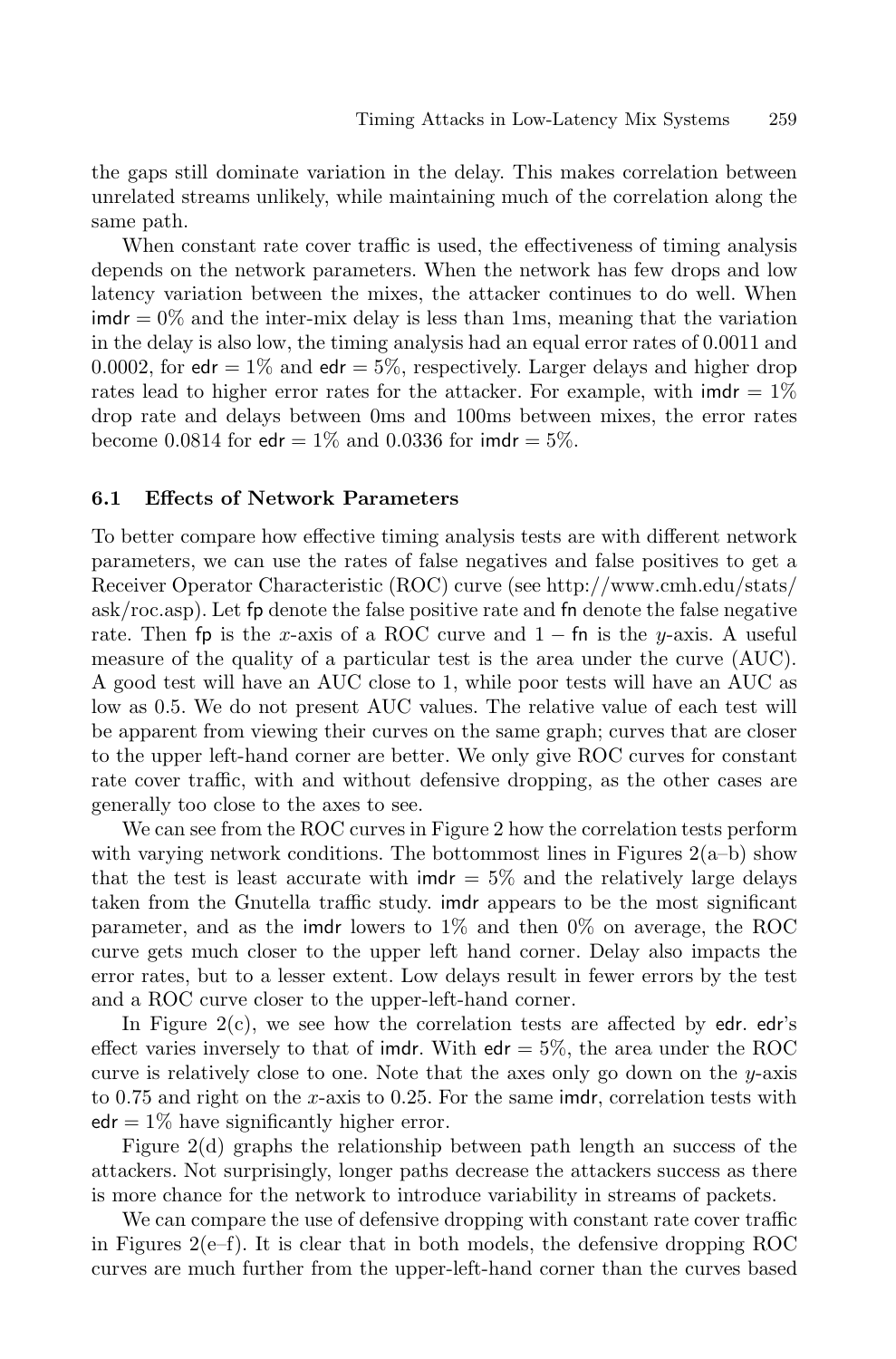

**Fig. 2.** ROC curves of simulation results.

on tests without defensive dropping. It makes a much larger difference than the imdr. From Figures  $2(a-b)$ , we know that imdr is an important factor in how well these tests do. Since defensive dropping has a much larger impact than imdr, we know that it does much better than typical variations in network conditions for confusing the attacker.

# **7 Discussion**

Given that we have isolated the timing analysis apart from the systems and attacks, we now discuss the implications of our results. We first note that, rather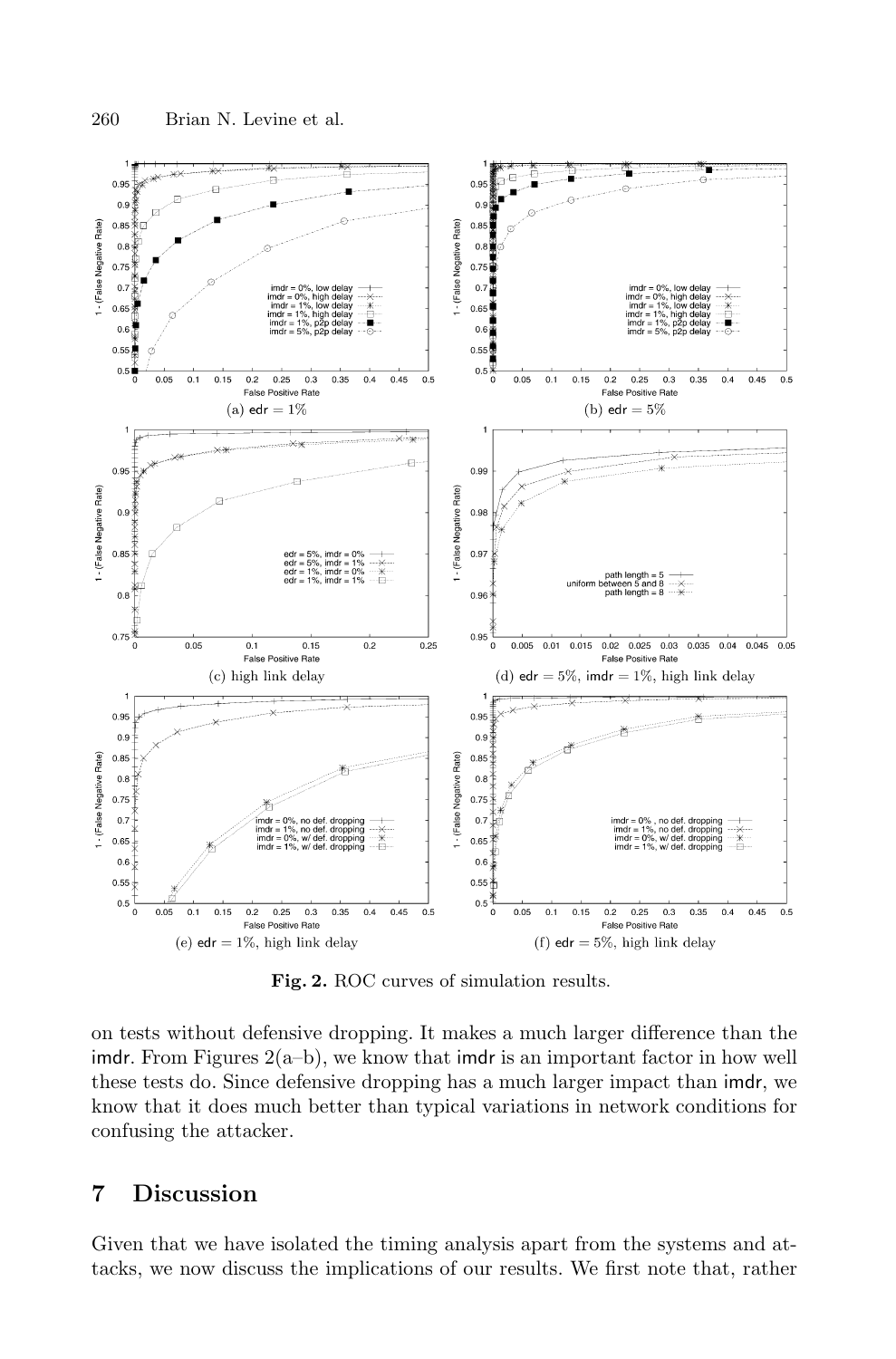than in isolation along a single path, timing analysis would occur in a system with many paths from many initiators. This creates both opportunities and difficulties for an attacker. We begin by showing how the attacker's effectiveness is reduced by prior probabilities. We then show how, when paths or network conditions change, and when initiators make repeated or long-lasting connections, an attacker can benefit. We then describe other ways an attacker can improve his chances of linking the initiator to the responder. We also examine some important systems considerations.

#### **7.1 Prior Probabilities**

One of the key difficulties an attacker must face is that the odds of a correct identification vary inversely with the number of initiators. Suppose that, for a given set of network parameters and system conditions, the attacker would have a 1% false positive rate and a 1% false negative rate. Although these may seem like favorable error rates for the attacker, there can be a high incidence of false positives when the number of initiators grows above 100. The attacker must account for the prior probability that the initiator being observed is the initiator of interest, I.

More formally, let us say that event  $I \sim J$ , for two initiators I and J, occurs when the attacker's test says that packets received at  $M_1^I$  and  $M_h^J$  are correlated. Assume that the *false positive rate*,  $fp = Pr(I \sim J | I \neq J)$ , and the *false negative rate*,  $fn = Pr(I \nsim J | I = J)$ , are both known. We can therefore obtain:

$$
Pr(I \sim J) = Pr(I \sim J | I = J) Pr(I = J) + Pr(I \sim J | I \neq J) Pr(I \neq J)
$$
  
= (1 - fn) Pr(I = J) + fp(1 - Pr(I = J))  
= (1 - fn - fp) Pr(I = J) + fp

Which leads us to obtain:

$$
Pr(I = J | I \sim J) = (Pr(I = J \wedge I \sim J)) / Pr(I \sim J)
$$
  
= 
$$
(Pr(I \sim J | I = J) Pr(I = J)) / Pr(I \sim J)
$$
  
= 
$$
((1 - fn) Pr(I = J)) / ((1 - fn - fp) Pr(I = J) + fp)
$$

Suppose  $Pr(I = J) = 1/n$ , e.g., the network has n initiators and the adversary has no additional information about who are likely correspondents. Then, with  $fn = fp = 0.01$ , we get  $Pr(I = J | I \sim J) = (0.99) / (0.99 + 0.01(n - 1))$ . With only  $n = 10$  initiators, the probability of  $I = J$  given  $I \sim J$  is about 91.7%. As n rises to 100 initiators, this probability falls to only 50%. With  $n = 1000$ , it is just over 9%.

Contrast this to the case of  $Pr(I = J) = 0.09$ , as the adversary might obtain additional information about the application, or by the derivation above in a previous examination of a different path for the same initiator  $I$  (if it is known that the initiator will contact the same responder repeatedly). Then, with  $n =$ 1000, the probability of  $I = J$  given  $I \sim J$  is about 90.7%.

The lessons from this analysis are as follows. First, when the number of initiators is large, the attacker's test must be very accurate to correctly identify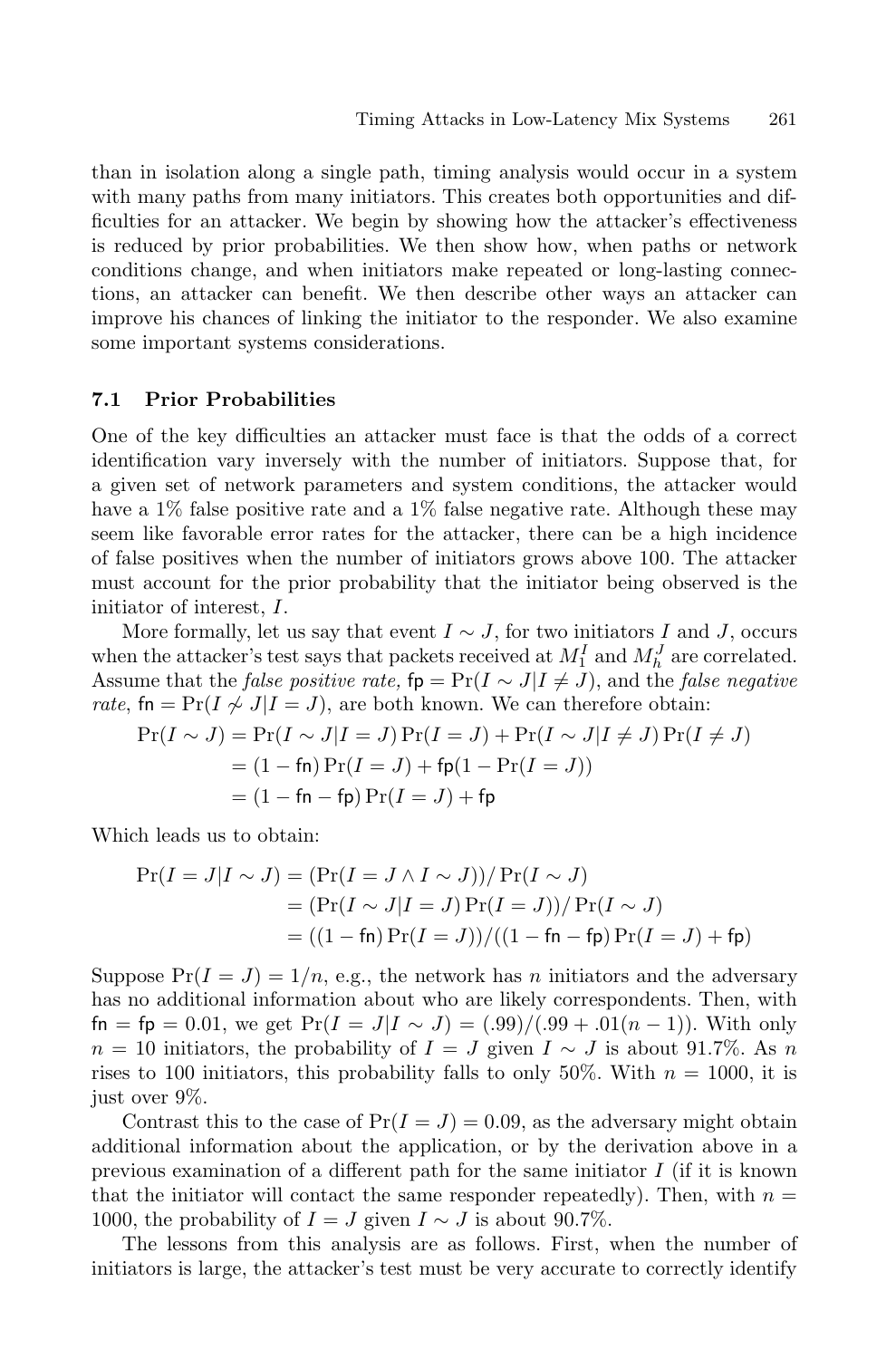the initiator, if the attacker has no additional information about the *a priori* probability of an initiator and responder interacting (i.e., if  $Pr(I = J) = 1/n$ ). In this case, defensive dropping appears to be an effective strategy in stopping a timing analysis test in a large system. By significantly increasing the error rates for the attacker (see Table 1), defensive dropping makes a timing analysis that was otherwise useful much less informative for the attacker. Second, *a priori* information, i.e., when  $Pr(I = J) > 1/n$ , can be very helpful to the attacker in large systems.

### **7.2 Lowering the Error Rates**

The attackers cannot effectively determine the best level of correlation with which to identify the initiator unless they can observe the parameters of the network. One approach would be to create fake users, generally an easy task [9], and each such user  $F$  can generate traffic through paths that include attacker mixes as  $M_1^F$  and  $M_h^F$ . This can be done concurrently with the attack, as the attack data may be stored until the attackers are ready to analyze it. The attacker can compare the correlations from traffic on the same path and traffic on different paths, as with our simulations, and determine the best correlation level to use.

In mix server systems, especially cascade mixes [6], the attacker has an additional advantage of being able to compare possible initiators' traffic data to find the best match for a data set taken at  $M_h^I$  for some unknown I. With a mix cascade in which  $n$  users participate, the attacker can guess that the mix with the traffic timings that best correlate to the timings taken from a stream of interest at  $M_h^I$  is  $M_1^I$ . This can lower the error rate for the attacker: while a number of streams may have relatively high correlations with the timing data at  $M_h^I$ , it may be that  $M_1^I$  will typically have the highest such correlation.

#### **7.3 Attacker Dropping**

Defensive dropping may also be thwarted by an attacker that actively drops packets. When an attacker controls the first mix on the path, he may drop sufficient packets to raise the correlation level between the first and last mixes. With enough such drops, the attacker will be able to raise his success rates. When defensive dropping is in place, however, the incidence of attacker drops must be higher than with constant rate cover traffic. Any given drop might be due to the defensive dropping rather than the active dropping. This means that the rate of drops seen by the packet dropping mix (or mixes) will be higher than it would otherwise be. What is unclear is whether such an increase would be enough to be detected by an honest intermediate mix.

In general, detection of mixes that drop too many packets is a problem of reputation and incentives for good performance [8, 1] and is beyond the scope of this paper. We note, however, that stopping active timing attacks requires very robust reputation mechanisms that allow users to avoid placing unreliable mixes at the beginning of their paths. In addition, it is important that a user have a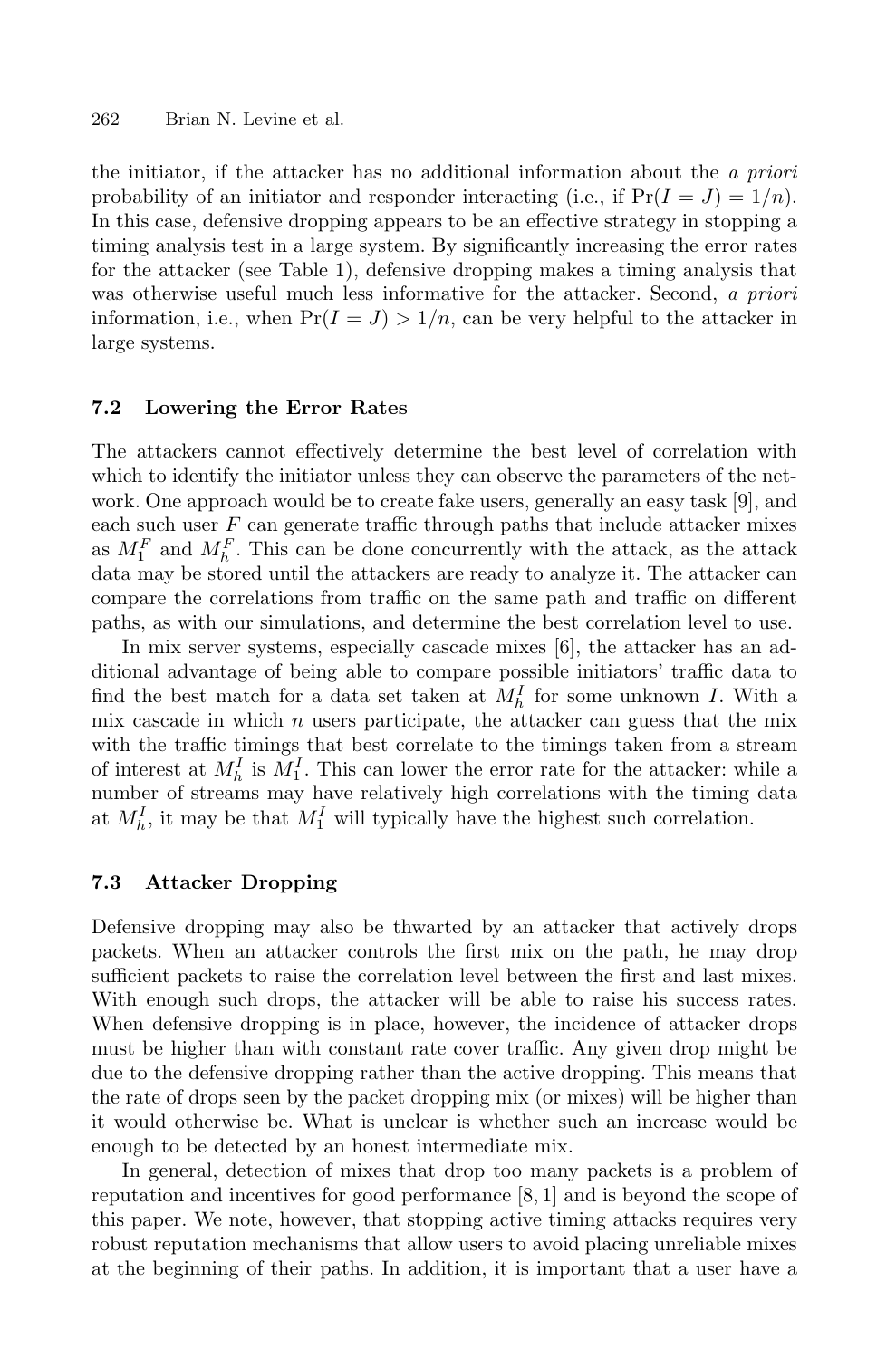reliable link to the Internet so that the first mix does not receive a stream of traffic with many holes to exploit for correlation with the last mix on the path.

#### **7.4 TCP between Mixes**

In our model, we have assumed that each message travels on unreliable links between mixes. This allows for dropped packets that have been important in most of the attacks we have described. When TCP is used between each mix, each packet is reliably delivered despite the presence of drops. The effect this has on the attacks depends on the packet rates from the initiator and on the latency between the initiator and the first mix.

For example, suppose that the initiator sends 10 packets per second and that the latency to the first mix averages 50 ms (100 ms RTT). A dropped packet will cause a timeout for the initiator, who must resend the packet. The new packet will be resent in approximately 100 ms in the average case, long enough for an estimated RTT to trigger a timeout. One additional packet will be sent by the initiator, but there will still be a gap of 100 ms, which is equivalent to a packet loss for timing analysis.

This effect, however, is sensitive to timing. When fewer packets are sent per second and the latency is sufficiently low, such effects can be masked by rapid retransmissions. However, an attacker can still actively delay packets, and a watchful honest mix later in the path will not know whether such delays were due to drops and high retransmission delays before the first mix or due to the first mix itself.

#### **7.5 The Return Path**

Timing attacks can be just as effective and dangerous on the path from  $M_h^I$  back to I as on the forward path. Much of what we have said applies to the reverse path, but there are some key differences. One difference is that I must rely on  $M_h^I$  to provide cover traffic (unless the responder is a peer using an anonymous reverse path). This, of course, can be a problem if the  $M_h^I$  is dishonest. However, due to the reverse layered encryption, any mix before  $M_1^T$  can generate the cover traffic and it can still be effective.

Because many applications, such as multimedia viewing and file downloads, require more data from the responder than from the initiator, there is a significant performance problem. Constant rate cover traffic can quickly become prohibitive, requiring a significant fraction of the bandwidth of each mix. For such applications, stopping timing attacks may be unattainable with acceptable costs.

When cover traffic remains possible, defensive dropping is no longer an option, as a dishonest  $M_h^I$  will know the timings of the drops. The last mix should not provide the full amount of cover traffic, instead letting each intermediate mix add some constant rate cover traffic in the reverse pattern of defensive dropping. This helps keep the correlation between  $M_h^I$  and  $M_1^I$  low.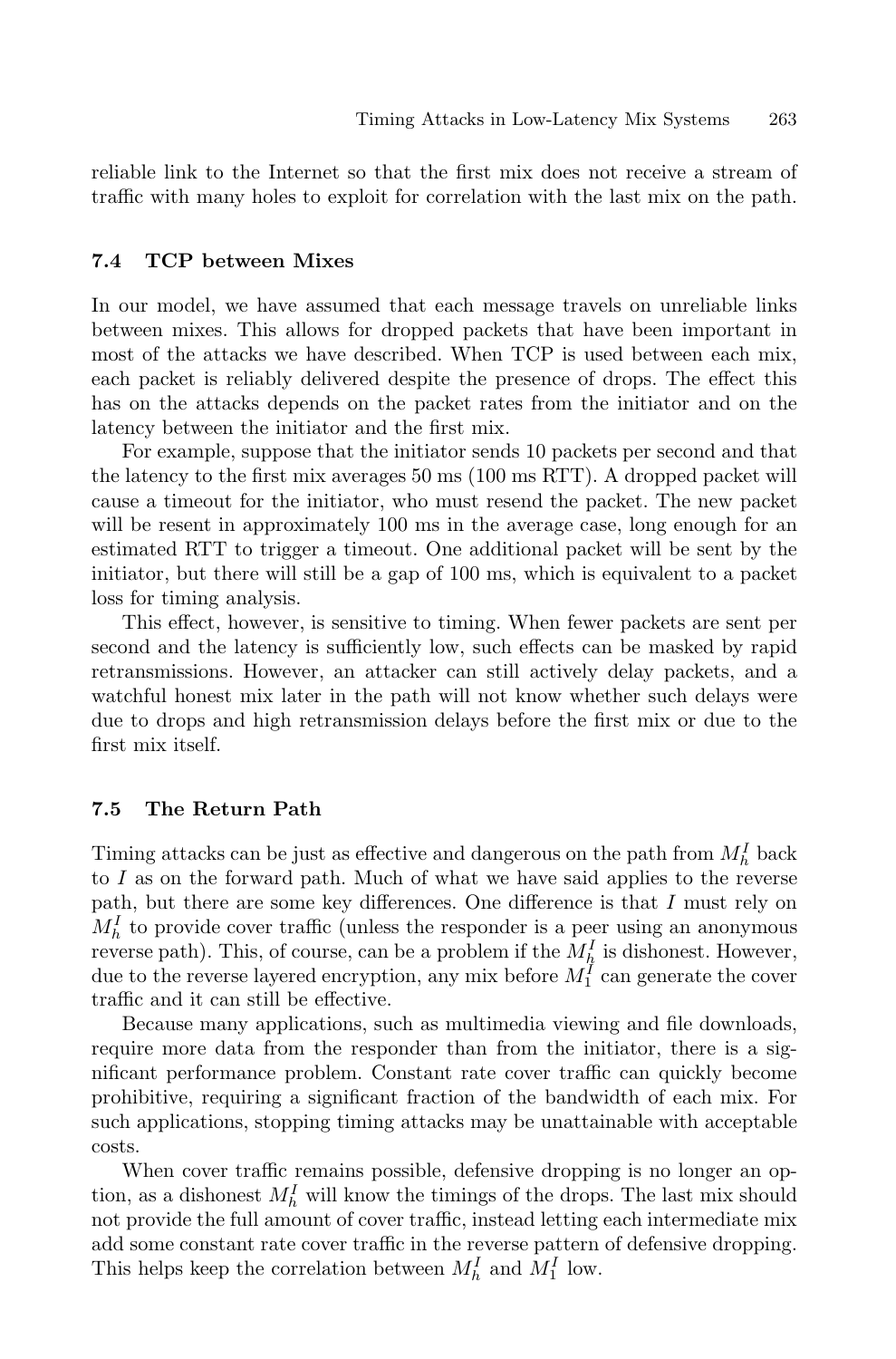264 Brian N. Levine et al.

# **8 Conclusions**

Timing analysis against users of anonymous communications systems can be effective in a wide variety of network and system conditions, and therefore poses a significant challenge to the designer of such systems.

We presented a study of both timing analysis attacks and defenses against such attacks. We have shown that, under certain assumptions, the conventional use of cover traffic is not effective against timing attacks. Furthermore, intentional packet dropping induced by attacker-controlled mixes can nullify the effect of cover traffic altogether. We proposed a new cover traffic technique, defensive dropping, to obstruct timing analysis. Our results show that end-to-end cover traffic augmented with defensive dropping is a viable and effective method to defend against timing analysis in low-latency systems.

### **References**

- 1. A. Acquisti, R. Dingledine, and P. Syverson. On the Economics of Anonymity. In Proc. Financial Cryptography, Jan 2003.
- 2. A. Back, I. Goldberg, and A. Shostack. Freedom 2.0 Security Issues and Analysis. Zero-Knowledge Systems, Inc. white paper, Nov 2000.
- 3. O. Berthold, H. Federrath, and M. Kohntopp. Project anonymity and unobservability in the internet. In Proc. Computers Freedom and Privacy, April 2000.
- 4. O. Berthold, A. Pfitzmann, and R. Standtke. The Disadvantages of Free Mix-Routes and How to Overcome Them. In Proc. Intl. Workshop on Design Issues in Anonymity and Unobservability, July 2000.
- 5. J. Bolot. Characterizing End-to-End Packet Delay and Loss in the Internet. Journal of High Speed Networks, 2(3), Sept 1993.
- 6. D. Chaum. Untraceable Electronic Mail, Return Addresses, and Digital Pseudonyms. Communications of the ACM, 24(2):84–88, Feb 1981.
- 7. W. Dei. Pipenet 1.1, August 1996. http://www.eskimo.com/ weidai/pipenet.txt.
- 8. R. Dingledine, N. Mathewson, and P. Syverson. Reliable MIX Cascade Networks through Reputation. In Proc. Financial Cryptography, 2003.
- 9. J. Douceur. The sybil attack. In Proc. IPTPS, Mar 2002.
- 10. M. Freedman and R. Morris. Tarzan: A Peer-to-Peer Anonymizing Network Layer. In Proc. ACM Conference on Computer and Communications Security, Nov 2002.
- 11. S. Gribble. UC Berkeley Home IP HTTP Traces. http://www.acm.org/ sigcomm/ITA/, July 1997.
- 12. M. Jakobsson. Flash mixing. In Proc. Sym. on Principles of Distributed Computing, May 1999.
- 13. D. Kesdogan, J. Egner, and R. Buschkes. Stop-and-go-mixes providing probablilistic anonymity in an open system. In Proc. Information Hiding, Apr 1998.
- 14. A. Pfitzmann, B. Pfitzmann, and M. Waidner. ISDNMixes: Untraceable Communication with Very Small Bandwidth Overhead. In Proc. GI/ITG Communication in Distributed Systems, Feb 1991.
- 15. C. Rackoff and D. R. Simon. Cryptographic defense against traffic analysis. In Proc. ACM Sym. on the Theory of Computing, May 1993.
- 16. M. Reed, P. Syverson, and D. Goldschlag. Anonymous Connections and Onion Routing. IEEE JSAC Copyright and Privacy Protection, 1998.